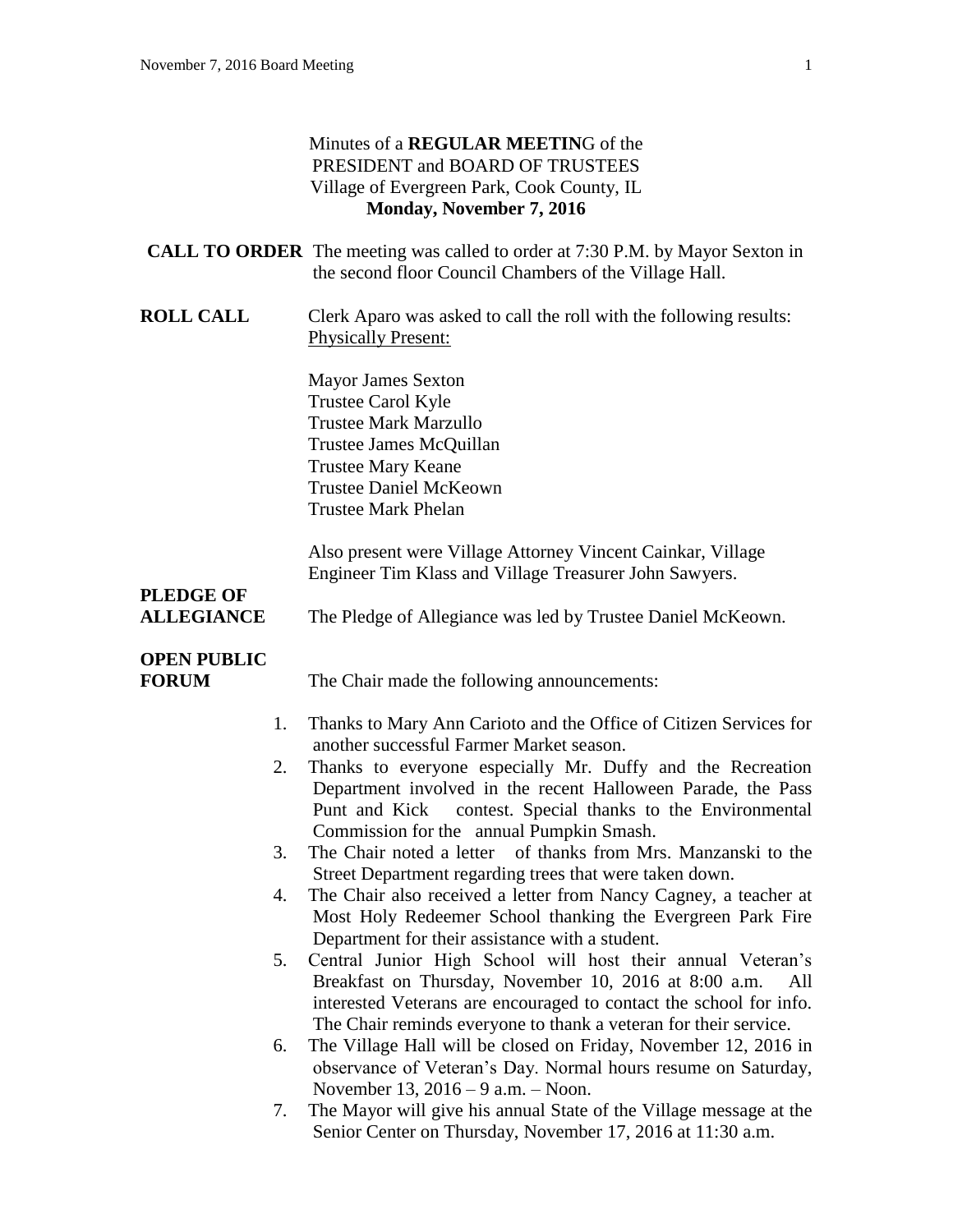- 8. On Sunday, November 20, 2016 from 2-6 p.m. at Bourbon Street in Merrionette Park, Honor Flight Chicago will hold a fundraiser to send WWII and Korean War vets to Washington D.C.
- 9. Residents should dispose of leaves in yard containers as Waste Management will pick up the containers. Only excess leaves should be raked to the curb. Container pick up is scheduled to end December 15, 2016 or until weather permits.
- 10. Evergreen Park's own Thi Thi's Asian Fusion Restaurant will be featured on the WTTW Channel 11, Food Show "Check Please" on Friday, November 11, 2016 at 8:00 p.m. and Saturday, at 4:00 p.m.

## **OPEN PUBLIC**

**AUDIENCE** Audience members Glenda Pence, 9600 Block of Richmond and Carol Cozze of the  $2700$  Block of  $89<sup>th</sup>$  Place questioned the increased water rates. The Chair suggested they bring in their bills to Mike Knieps and the Water Department will investigate for leaks. He added the City of Chicago has raised the water cost to the Village 100 % increase of 25% - 15% - 15%. A discussion took place regarding a monthly billing vs. the quarterly billing. The Chair noted budget payments are available with the Water Department. Mrs. Cozze suggested the Village should advertise this budget payment plan to the residents.

> Mr. Percy Allen, 2600 Block of  $89<sup>th</sup>$  Street, referenced a brochure which is available at the Village Hall from the water department regarding leaks, payments and how to save water.

> Ms. Debra Grand, of the 9200 Block of Ridgeway expressed concerns on how to control the cut through traffic in her area. She requested a traffic study /survey be done. The Chair agreed and stated the EP Police have been ticketing drivers on side streets. He added it was done on  $87<sup>th</sup>$  Street to keep traffic off the side streets.

> Mrs. Robin Kalasa, 9300 block of Lawndale questioned the sign stating " This area under surveillance". The Chair answered the sign is there to deter drivers speeding in the area. .

> Mrs. Helen Cuprisin, 9200 Block of Homan, asked the Village to consider mailing a newsletter to residents. She used to print the Village newsletter and could do it again. She feels the small postcard just isn't large enough for all the information required. She asked why the Environmental Commission does not actively offer information on native plantings in an effort to save watering. The Chair noted all the members are volunteers and he invited Mrs. Cuprisin to come to his office anytime to share her suggestions.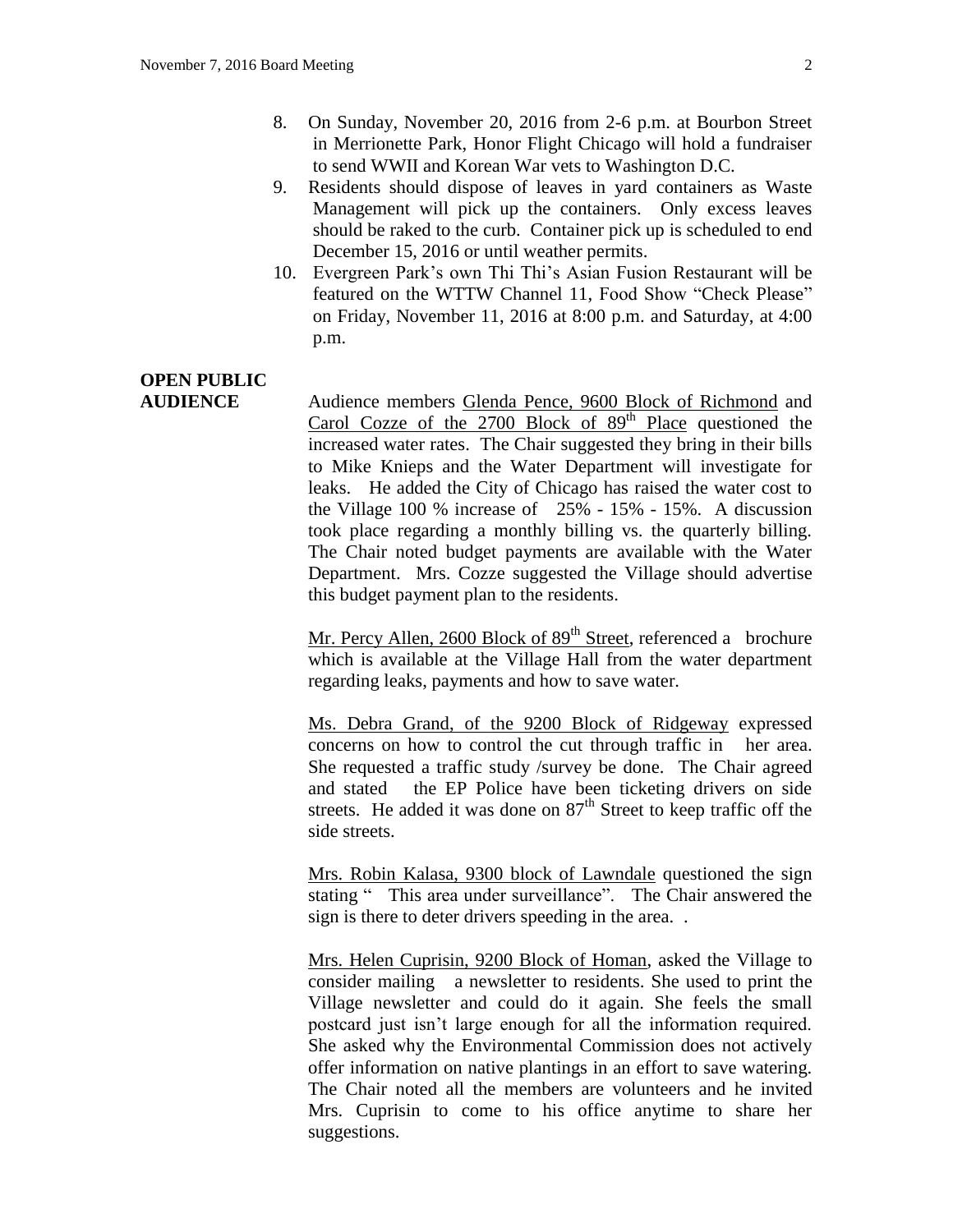A short discussion took place regarding the barn and the new additions of the horses, Turk and Jack and two new kittens, Flash and Jimmy.

A resident from the 9300 Block of Sawyer refused to give her name for fear of repercussions by her neighbors. She spoke at length about issues with her neighbor. Among the issues; projectiles being thrown in her yard, noise from car repairs being done at various hours of the day and night, loud music, fire pit burns lasting eight hours or more and an ugly structure in his yard that prohibits her from seeing what is happening in his yard.

Her concerns are dangers of blowing embers onto adjacent properties and the amount of contaminates polluting the air from the varied materials being burned in fire pits. She stated she has health issues and has spoken with the Mayor and the Clerk on numerous occasions; with no resolution of this situation. She has sent information to the Village Board on the health issues related to fire pits. She stated she is being harassed by her neighbors and ignored by the Evergreen Park Police Department.

She is asking for a stronger ordinance banning fire pits due to the negative impact on the general health of everyone where fires are allowed. The Chair stated the Village will consider reviewing the fire pit ordinance for the smoke issue. The Chair also asked her to speak to her neighbors and try to arrive at some agreement regarding these issues.

Mrs. Cozze (audience member) stated she agreed fire pits should not be used on windy, dry days when embers can spread to other people's property.

# **REGULAR**

**AGENDA** Motion by Trustee Kyle second by Trustee Phelan to waive the reading of the minutes of the October 17, 2016 Regular Meeting of the President and Board of Trustees and approved as presented was passed by unanimous voice vote and so ordered by the Chair.

#### **RESOLUTION NO. 25-2016 & RESOLUTION**

**NO. 1 -2017** Motion by Trustee Phelan second by Trustee McKeown, to approve **RESOLUTION NO. 25-2016** to close this fiscal year with expenditures of the General Corporate Fund of \$ 611,784.16 and the Sewer and Water Fund in the amount of \$ 74,852.61 and the 95<sup>th</sup> Street TIF Fund of \$ 6,139.70 and the Street Bond Fund of \$ 27,970 for a total of \$ 720,746.47. Also included in the approval is **RESOLUTION NO. 1-2017** with expenditures of the General Corporate Fund in the amount of \$ 280,631.47 and Sewer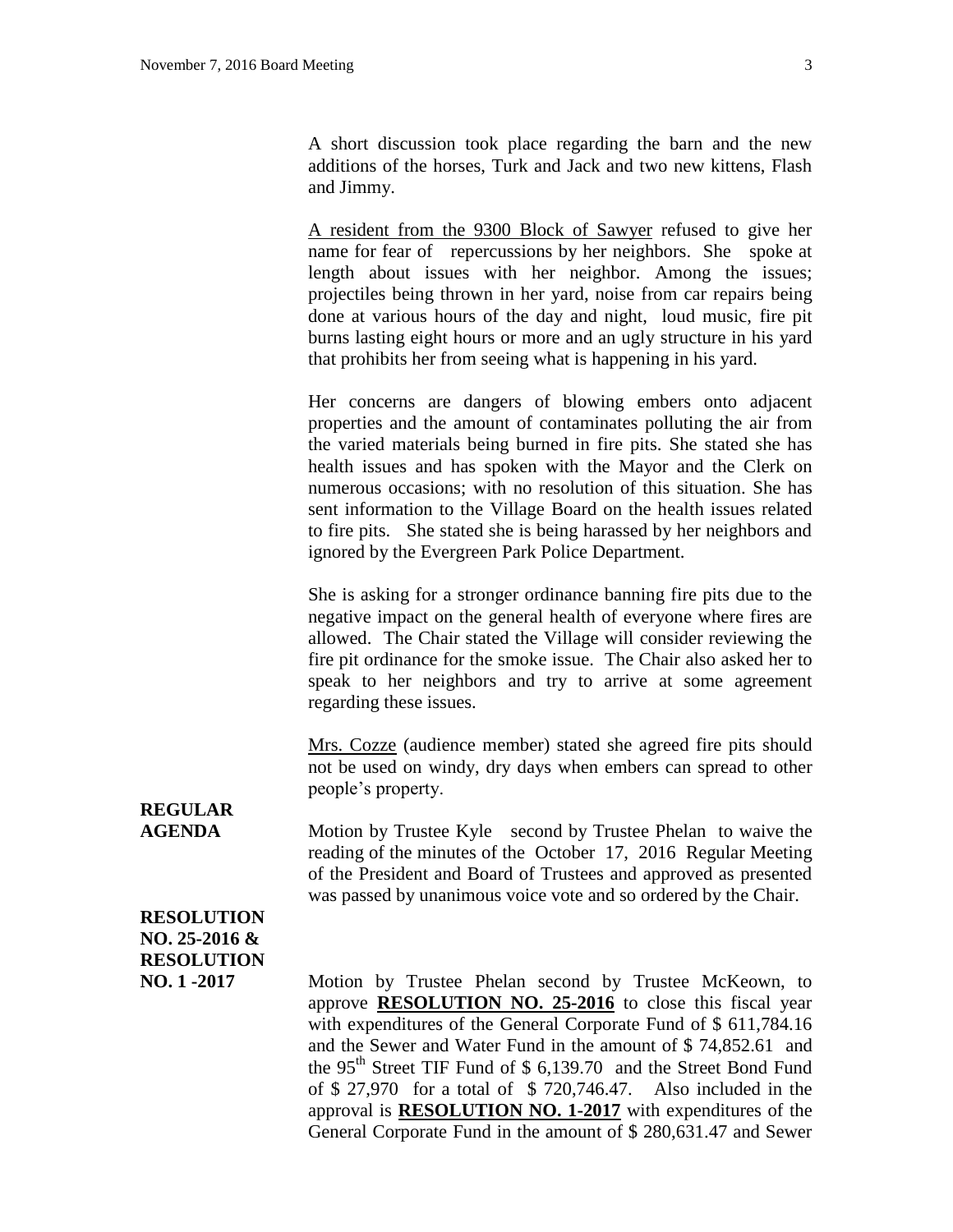and Water Fund,  $$25,981.76$  and  $95<sup>th</sup>$  Street TIF Fund,  $$385.00$  for a total of \$ 306,998.23. Upon roll call voting YES Trustees Kyle, Marzullo, McQuillan, Keane, McKeown and Phelan: voting NO: NONE. The motion was passed and so ordered by the Chair.

### **WATER COLLECTORS**

**REPORT** Motion by Trustee McQuillan second by Trustee Marzullo to approve the Water Collector's report for **October 2016** for information and file in the amount of \$ 942,934.73. The motion was passed by unanimous voice vote and so ordered by the Chair.

### **VILLAGE COLLECTORS**

**REPORT** Motion by Trustee McKeown second by Trustee Kyle to approve the Village Collector's report for **October 2016** for information and file in the amount of \$1,283,833.22. The motion was passed by unanimous voice vote and so ordered by the Chair.

### **BUSINESS**

**CERTIFICATES** Motion by Trustee Kyle second by Trustee Keane to approve the application for Business Regulation Certificate for **FRESENIUS KIDNEY CARE EVERGREEN PARK** to operate a dialysis center located at 8901 S. Kedzie Avenue. The Chair added they will be using the former Aqua property for parking. Upon roll call, voting YES: Trustees Marzullo, McQuillan, Keane, McKeown, Phelan and Kyle; voting NO: NONE. The motion was passed and so ordered by the Chair.

> Motion by Trustee Kyle second by Trustee Keane to approve the application for Business Regulation Certificate for **MOD PIZZA** to operate a casual family restaurant located at 9540 S. Western Avenue. Upon roll call, voting YES: Trustees McQuillan, Keane, McKeown, Phelan, Kyle, and Marzullo; voting NO: NONE. The motion was passed and so ordered by the Chair.

> Motion by Trustee Kyle second by Trustee Phelan to approve the application for Business Regulation Certificate for **Krispy Kreme** to operate a doughnut and coffee shop with a drive-thru located at 9100 S. Western Avenue. Trustee Marzullo asked what the hours will be for the drive thru. He asked the Board to be consistent with the hours used in other drive thru businesses.

> The Chair introduced the manager, Carlos who stated it is usually a 24 hour operation. Trustee Marzullo asked the hours be amended for a 6 am start to midnight. The Chair noted these are temporary hours and will be revisited. The Chair stated this was formerly approved for an IHOP restaurant and the deal fell through. Upon roll call, voting YES: Trustees Keane, McKeown, Phelan, Kyle, Marzullo and McQuillan; voting NO: NONE. The motion was passed and so ordered by the Chair.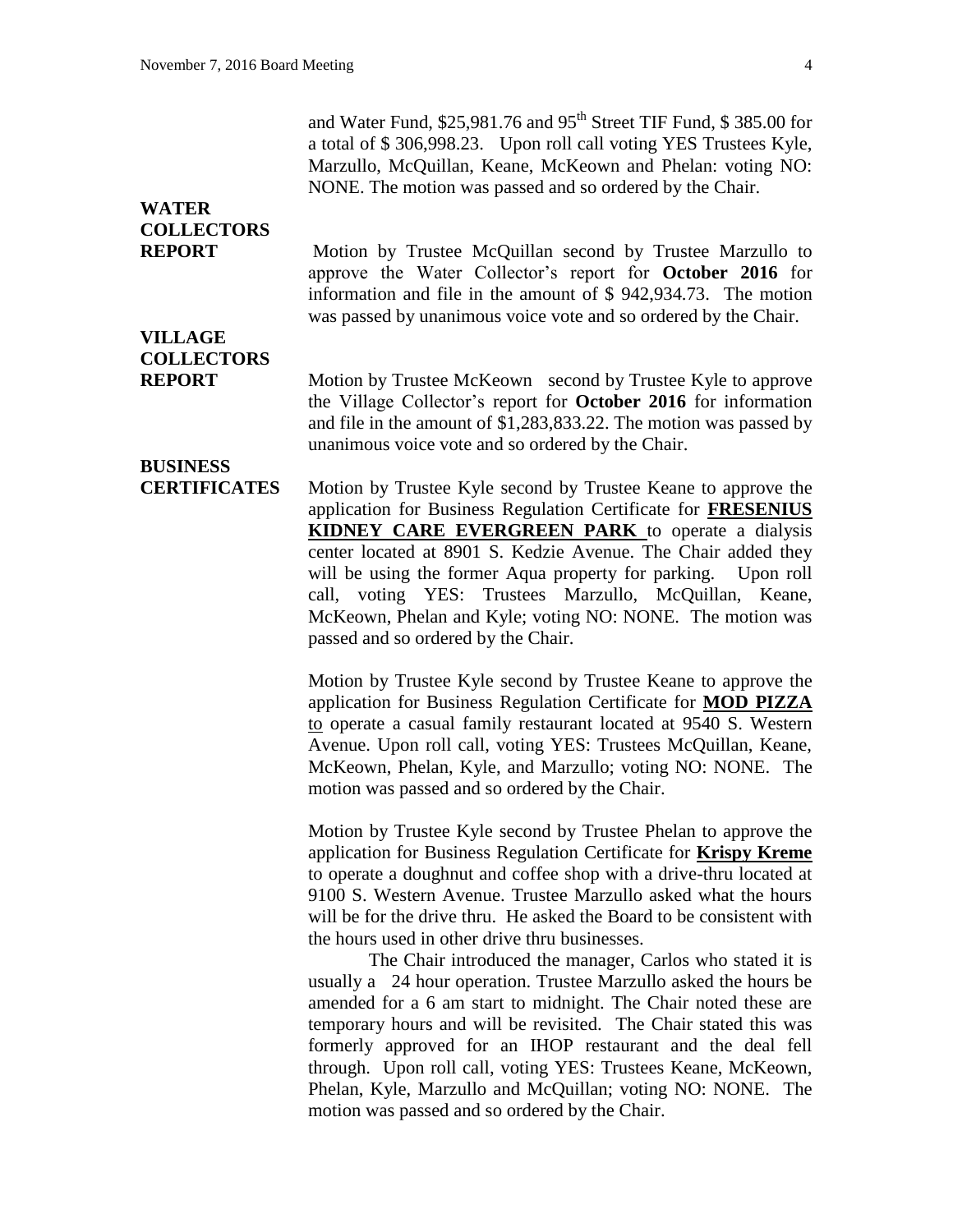Motion by Trustee Kyle second by Trustee Keane to approve the application for Business Regulation Certificate for **Cera & Love** to operate a retail vintage and handmade finds for home decor located at 9539 S. Pulaski Avenue. Upon roll call, voting YES: Trustees McKeown, Phelan, Kyle, Marzullo, and McQuillan and by the Chair.

**NO. 8-2016** Motion by Trustee Phelan second by Trustee McKeown to approve **RESOLUTION NO. 8-2016, 'A RESOLUTION AUTHORIZING THE MAYOR TO EXECUTE ANY AND ALL ADDITIONAL DOCUMENTS NECESSARY TO CARRY OUT THE 2016 COMMUNITY DEVELOPMENT BLOCK GRANT PROGRAM.**" The Chair noted the amount is \$125,000 to be used to re-line Village sewers. Upon roll call, voting YES: Trustees Phelan, Kyle, Marzullo, McQuillan, Keane and McKeown; voting NO: NONE. The motion was passed and so ordered by the Chair.

#### **POLICE**

**RESOLUTION**

**INTERNSHIP** Motion by Trustee Kyle second by Trustee McQuillan to approve Police Chief Saunders request to approve Illinois State University student Alex Engraffia's application to participate in the EPPD College Student Internship Program. Upon roll call, voting YES: Trustees Kyle, Marzullo, McQuillan, Keane, McKeown and Phelan; voting NO: NONE. The motion was passed and so ordered by the Chair.

### **VILLAGE ENGINEER'S**

**REPORT** Engineer Tim Klass had no report.

#### **ATTORNEY'S REPORT** Attorney Vincent Cainkar had no report.

**DEPT HEADS** The Chair donned a 'CUBS WORLD SERIES WINNERS 2016" Baseball cap. Mr. Jim Feltz, Youth Director and die hard Sox fan congratulated the Mayor and the Cubs on their 2016 World Championship World Series Win. He reported the annual coat drive is on until November 30, 2016. Open gym for grades 5-8 have begun. Teens are available for leaf raking and household chores. Mr. Feltz presented the Chair with an authentic piece of turf from Wrigley Field on behalf of himself and Mr. Duffy. The Chair thanked them and the audience gave them a hearty round of applause.

> Recreation Director, Dennis Duffy also congratulated the Mayor on the Chicago Cubs World Series win. He reported over 200 athletic participated in the recent outdoor soccer program. Dickens Christmas is December 3, 2016 and the annual Christmas concert is Sunday December 11, 2016 as performed by Rich